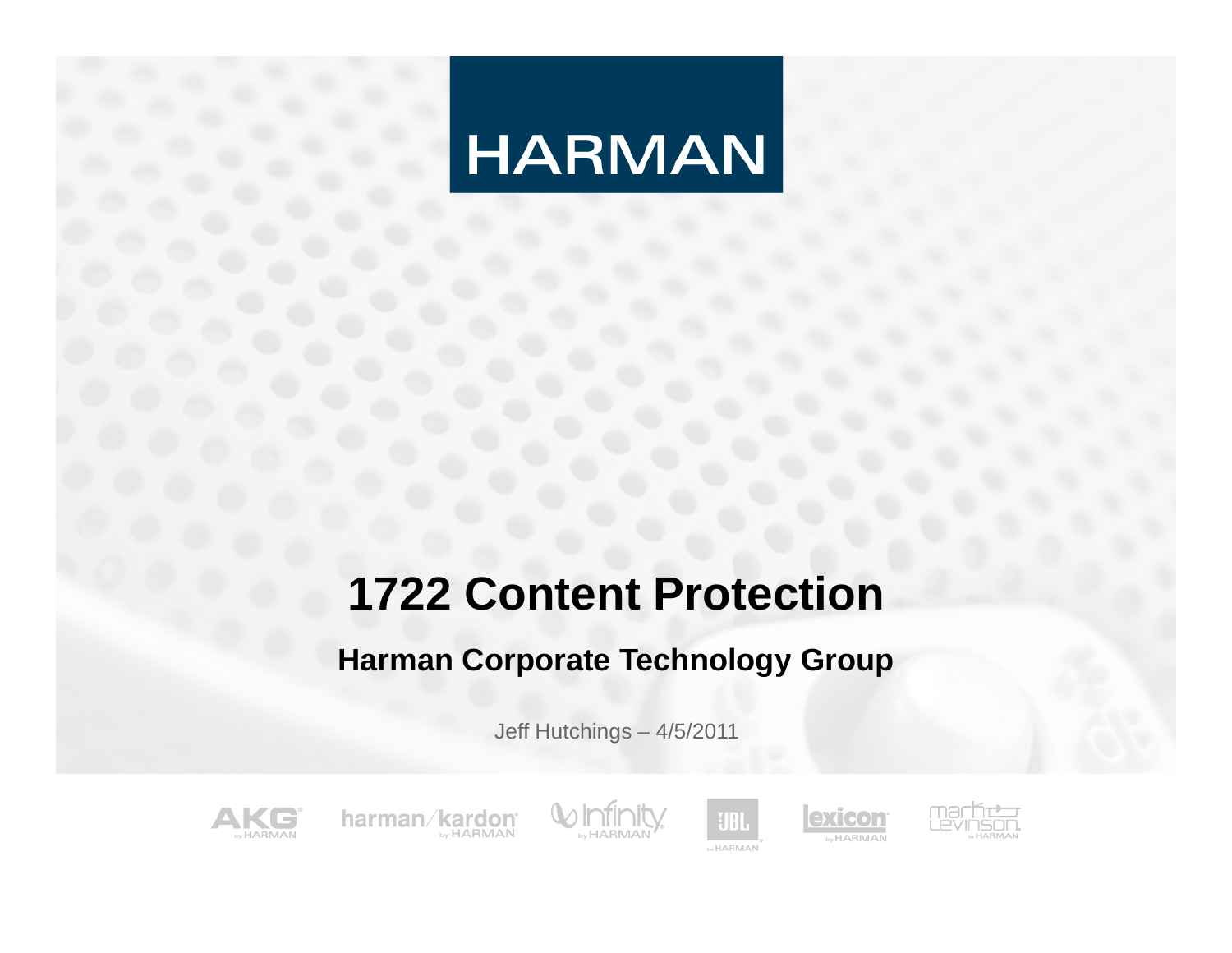## **Agenda**



- **Content protection and Digital Rights Management**
- **Introduction to content protection**
- **DTCP Overview**
- **HDCP Overview**
- **1722 Content Protection**
- **What we need from 1722**
- **Conclusions**

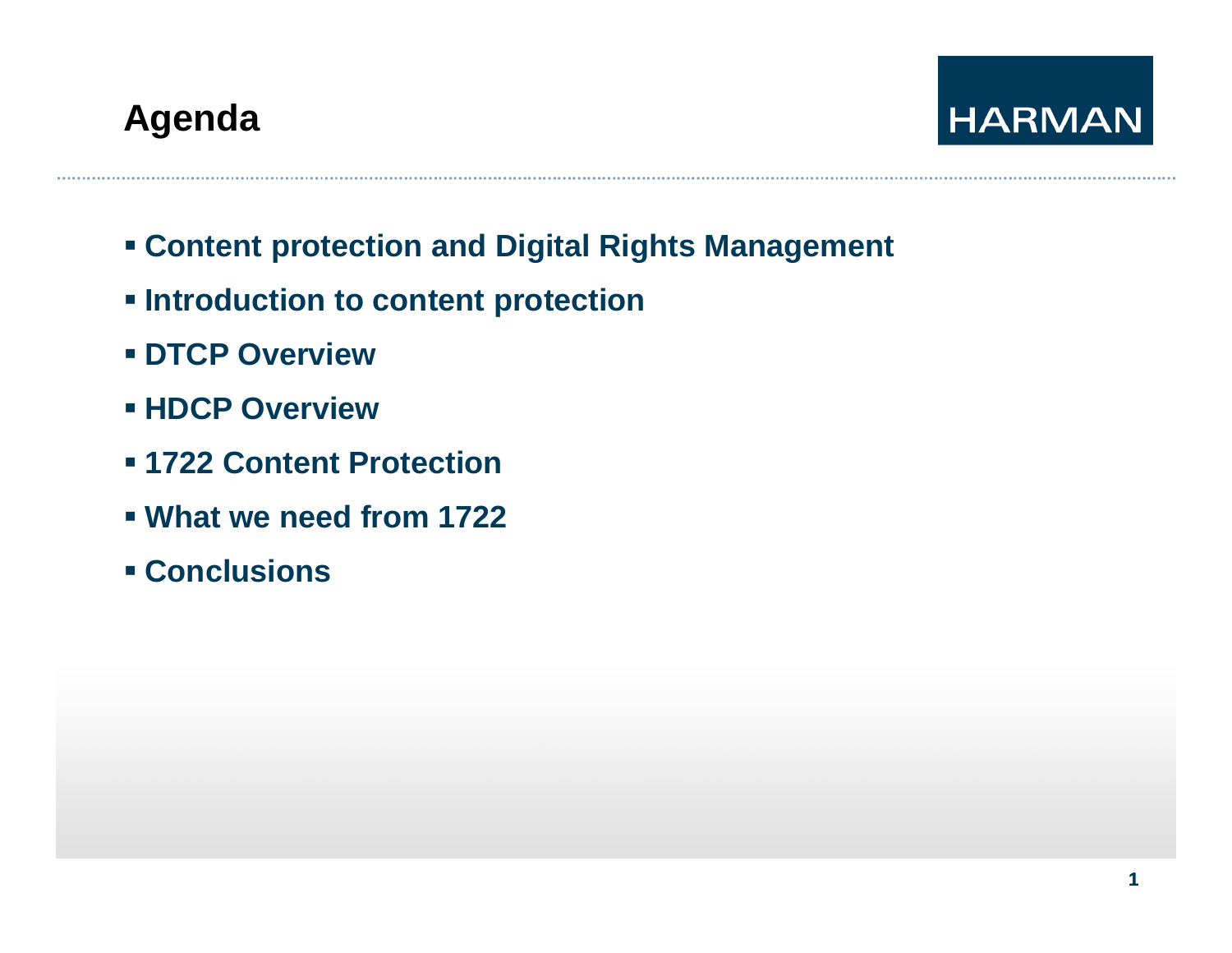

#### **DRM (Digital Rights Management)**

- Group of technologies that are used to determine and manage legal rights to view, copy (or not), or distribute (or not) digital audiovisual content
- Available access rights are set by artists, studios, etc.

#### **Content Protection**

- Content protection is just one part of DRM
- $-$  Content protection is used to protect authorized content from illegal copying, distribution, etc., as it is transmitted across various links or stored on media.

#### **Example**

- Purchasing a valid BluRay disk grants you legal access to view it on a valid BluRay player
- Content protection is used to insure you or someone else can't illegally copy and distribute it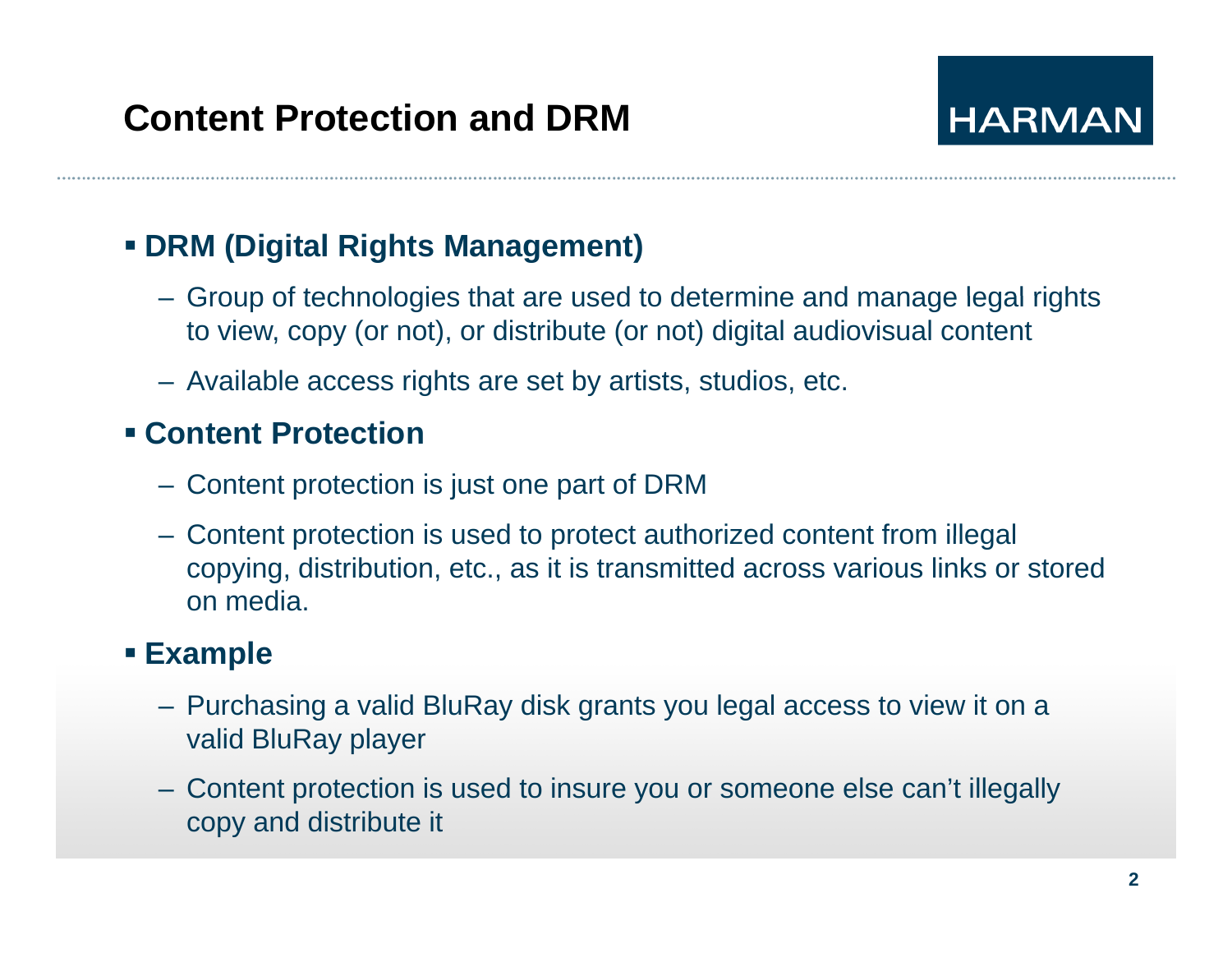

#### **Many, many different types of content protection**

- Media (DVDs, Files, BluRay, CDs, etc)
- Link (HDMI, MOST, IP, WiFi, etc)

#### **Media Exam ples**

- Content Scrambing System (CSS) DVD
- Advanced Access Content System (AACS) BluRay

#### **Link Examples**

- Digital Transmission Content Protection (DTCP)
	- $\bullet$  Originally developed with 1394 in mind, already plays well with 1722 as a result
- High-Bandwidth Digital Content Protection (HDCP)
	- Originally developed for HDMI/DVI links. Now has IIA (Interface Independent Adaptation) for any transmission interface technology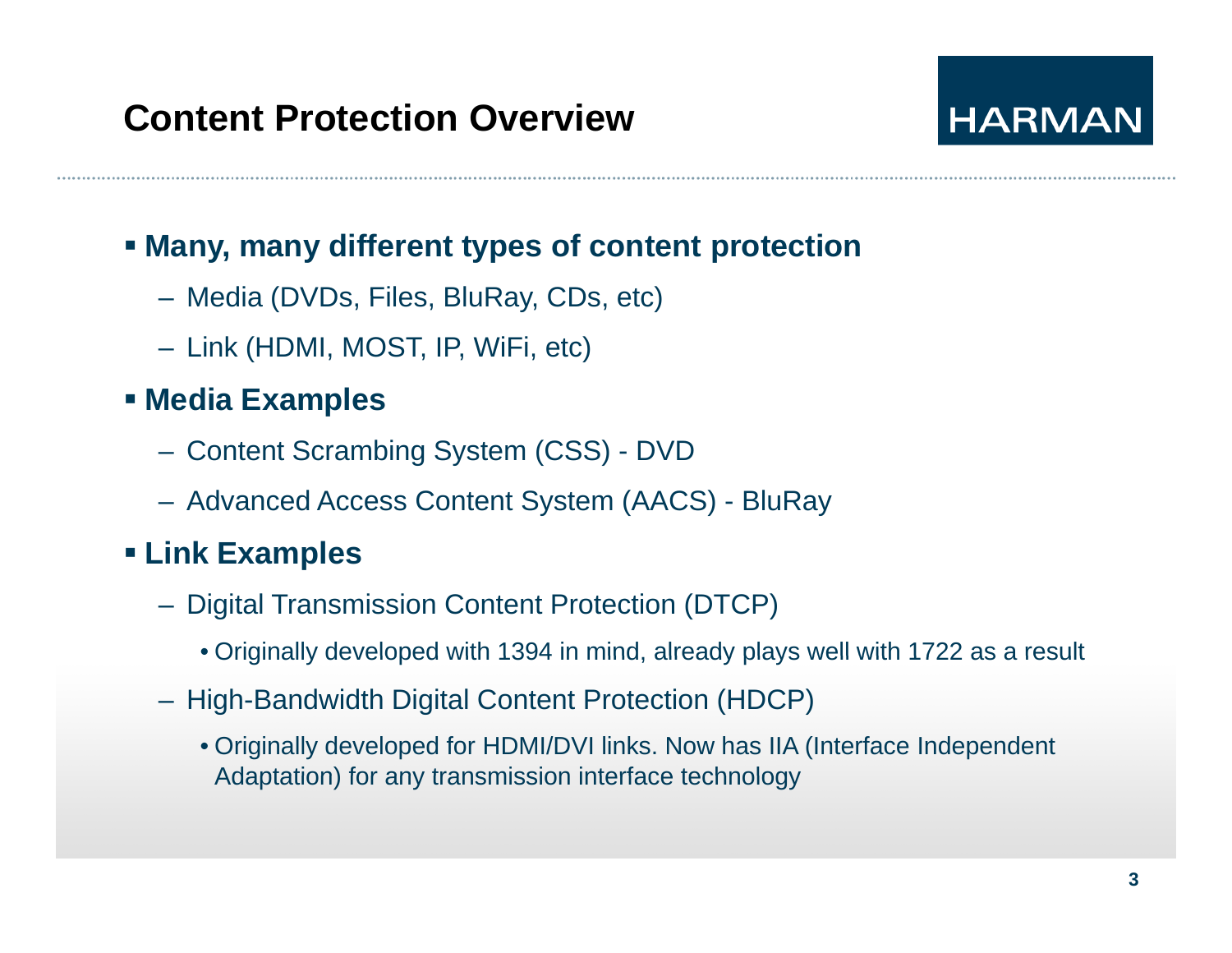#### **DTLA (Digital Transmission License Authority) History**

- DTLA: "The 5C": Hitachi, Intel, Panasonic, Sony, Toshiba
- Released by DTCP in 1999, widely adopted by many content providers

#### **What is DTCP?**

- "Link Protection"
	- Using authentication and encryption, DTCP protects content from tampering, unauthorized copying, or retransmission, during transport on networks.
- Copy Protection
	- DTCP enables content providers to enable/disable various levels of copy protection/access
		- Copy once
		- No more copies
		- Copy Never
		- Copy freely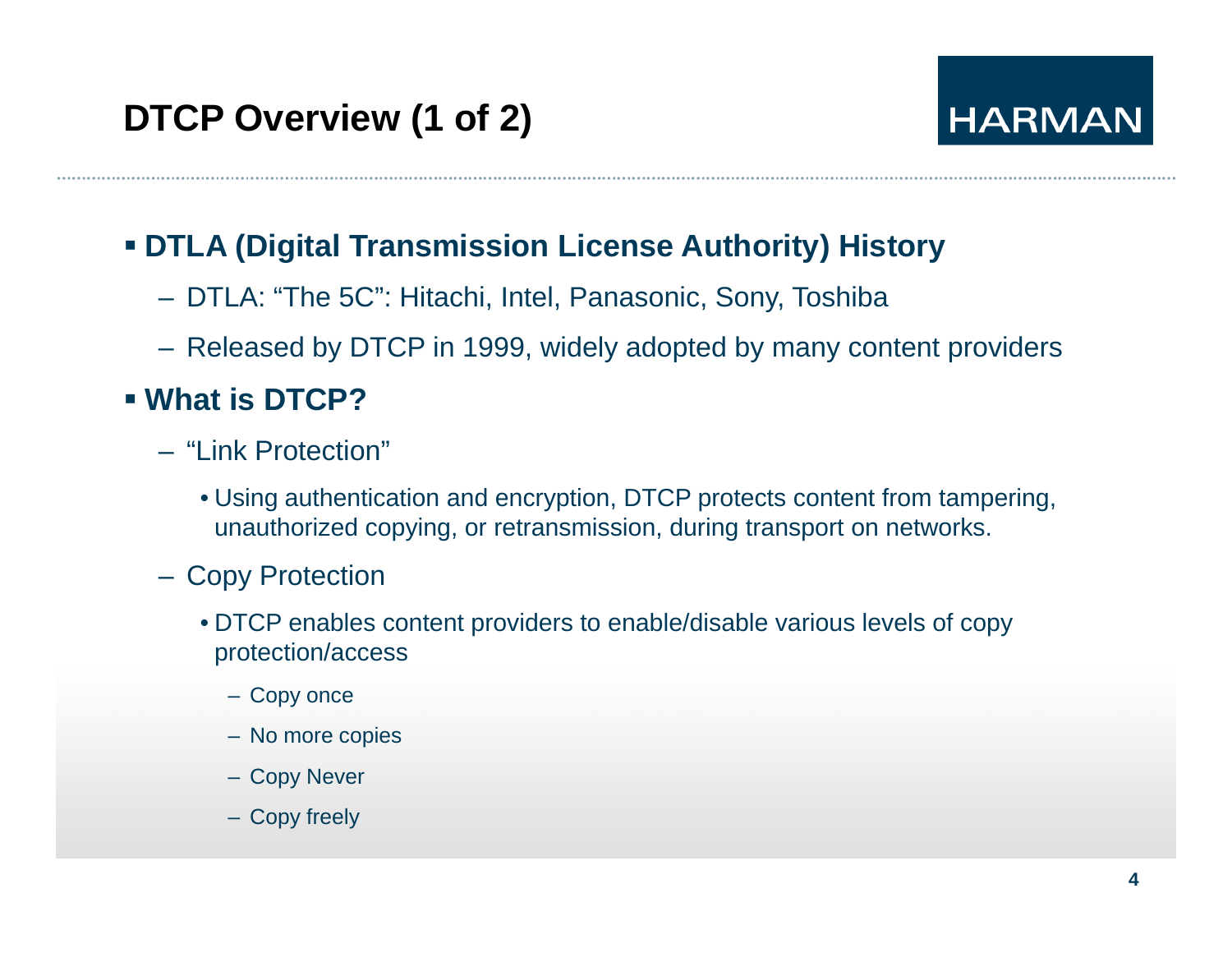#### **What is DTCP? (continued)**

- System Renewability
	- Compromised or rogue devices can have authentication "revoked"
	- Robustness of system is improved
	- Better long term integrity

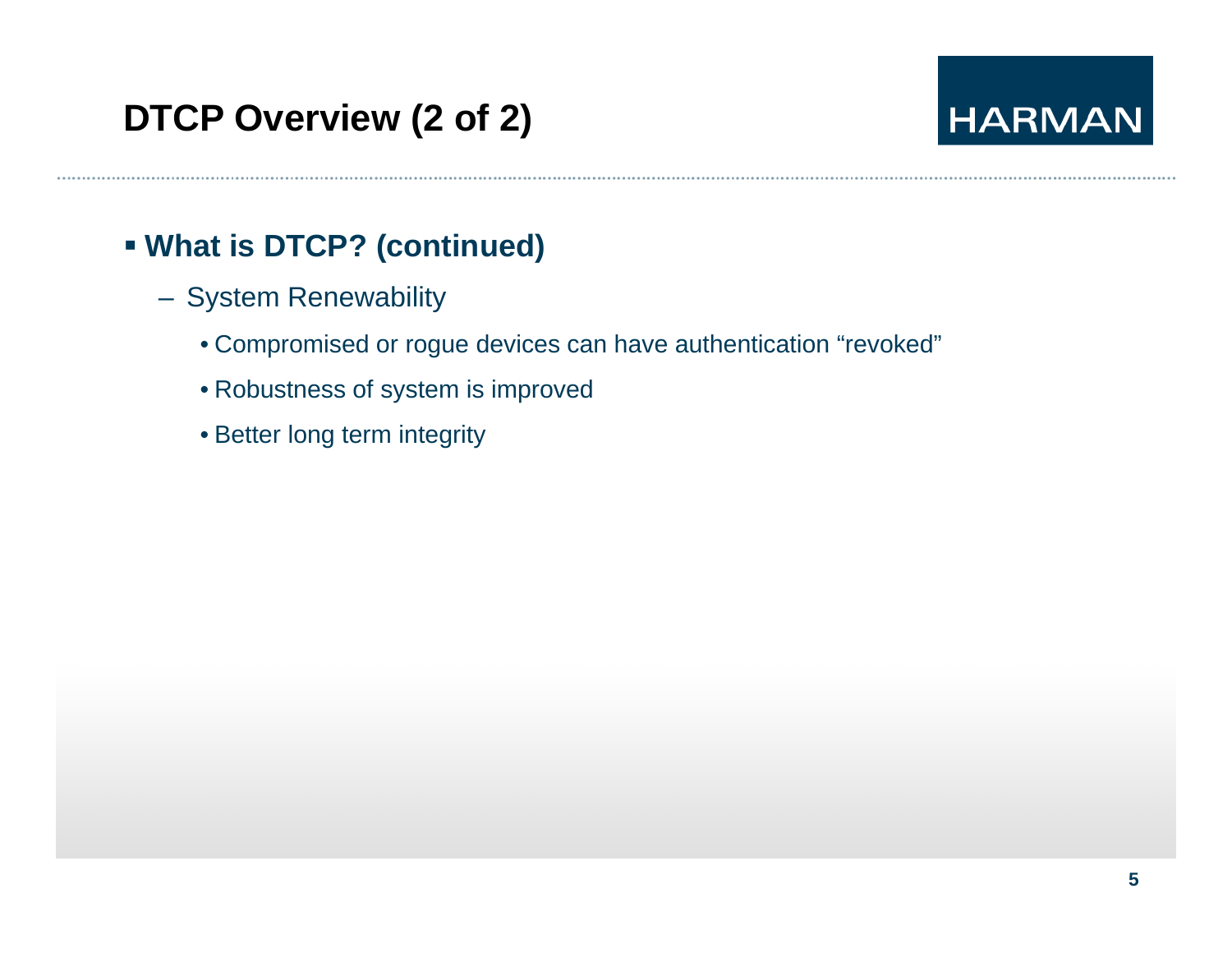#### **DCP LLC - Digital Content Protection, LLC**

- Intel Subsidiary for license management of HDCP technology
- Similar function to DTLA but for HDCP
- Originally developed for HDMI, DVI, now interface independent
- **No Approved Retransmission Technologies (ART)**
	- **Example:**
		- HDCP protected content cannot be retransmitted with DTCP. Must be transmitted **using HDCP again. This may be an issue for 1722 as it does not inherently support HDCP and DTCP simultaneously.**

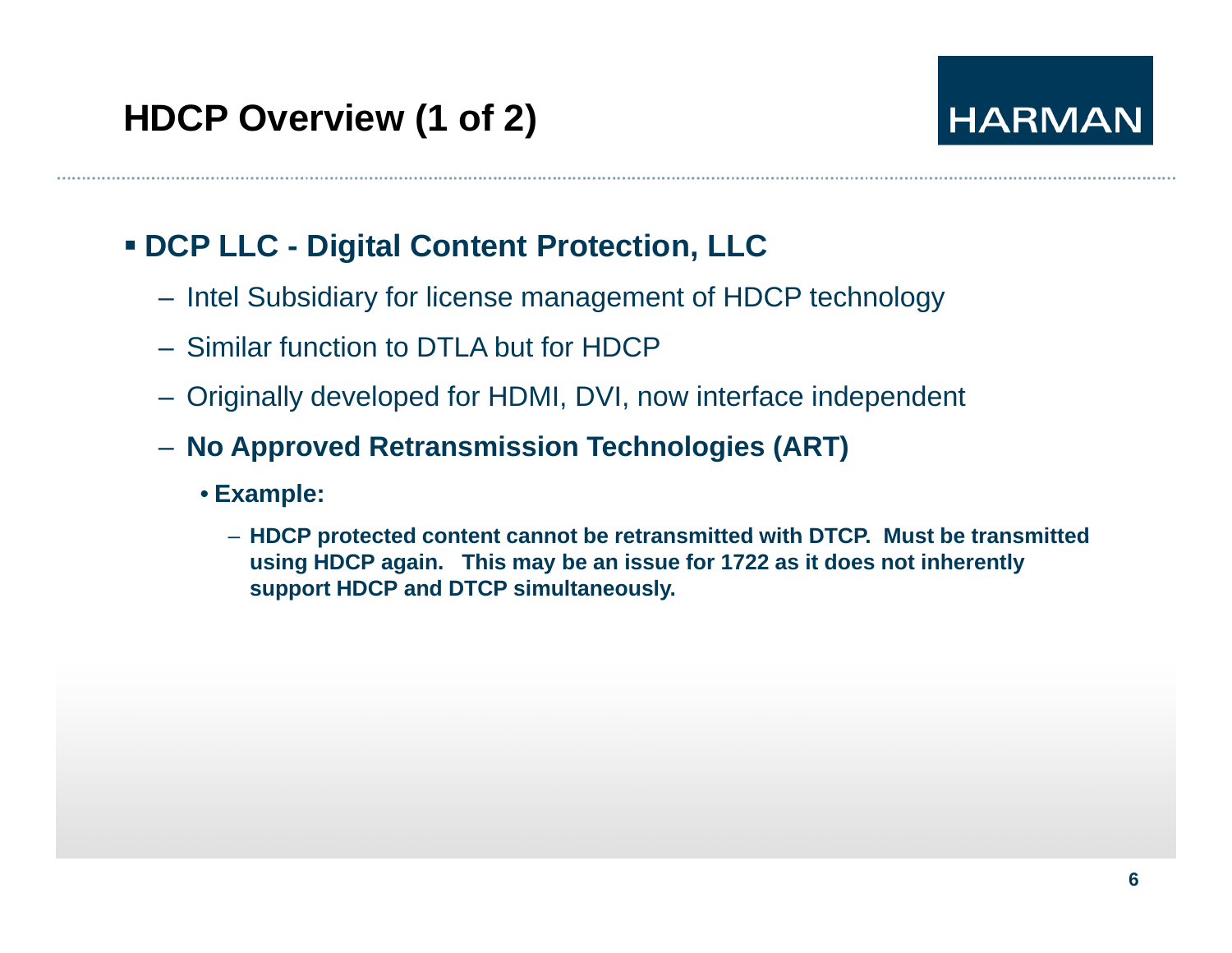## **HDCP Overview (2 of 2)**

## **HARMAN**

#### **What is HDCP?**

- "Link Protection"
	- Using authentication and encryption, HDCP protects content from tampering, copying, or retransmission, during transport on networks.
- Copy Protection
	- By definition, HDCP has only one copy protection mode:
		- No copies. Period.
- System Renewability
	- Compromised or rogue devices can have authentication "revoked"
	- Robustness of system is improved
	- Better long term integrity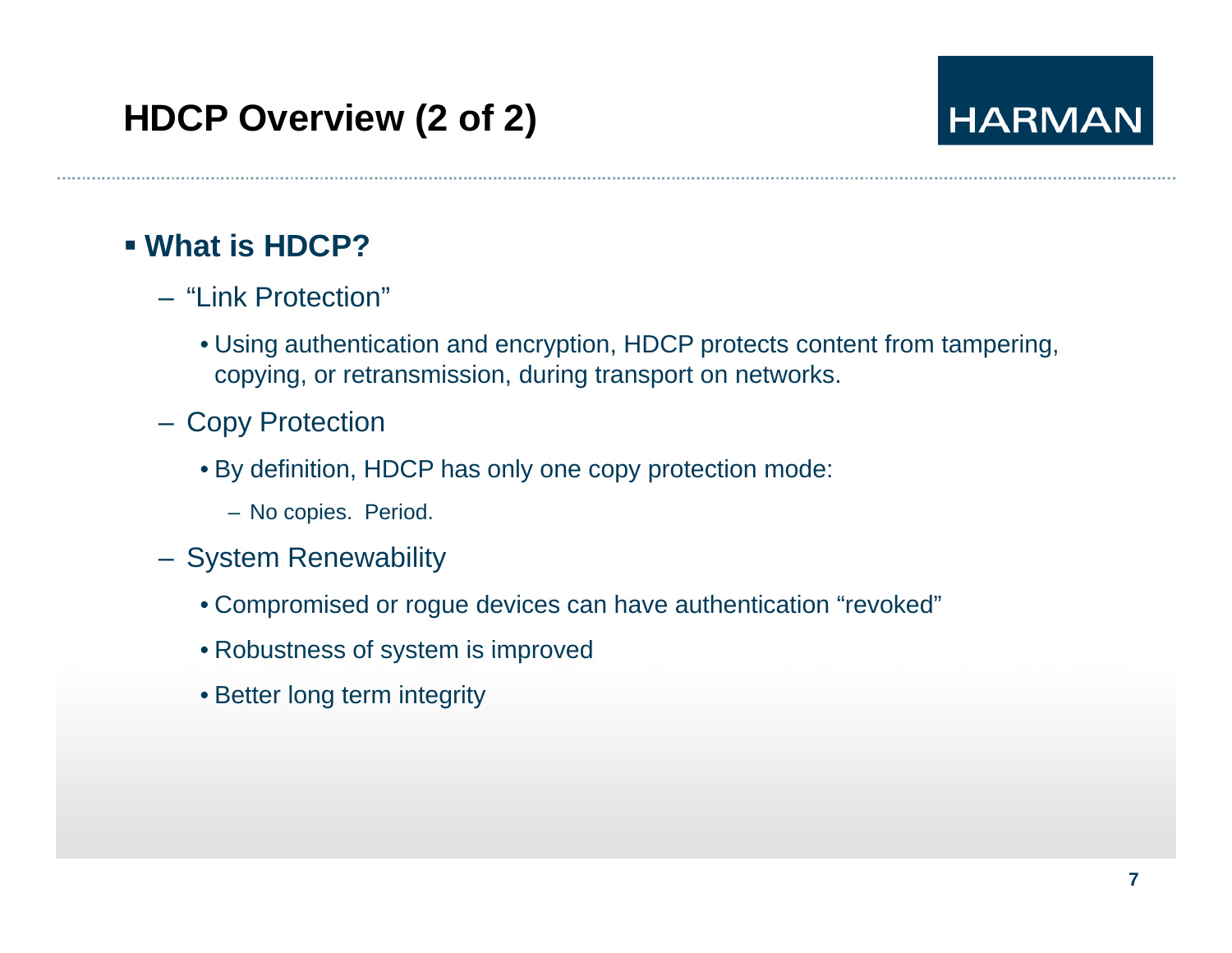## **1722 Content Protection Necessary**

## **HARMAN**

#### **Link Protection Needed**

- Content from protected sources must be protected when transported on 1722 network
- Protection scheme is determined by content providers and license administrators (DTLA, DCP, etc)
- Example 1: 1722-enabled BluRay player to 1722-enabled Monitor
	- ∙ AACS→DTCP→1722 Transport→DTCP→Display
		- Supported using existing 61883 defined formats
		- Valid use case supported by DTLA and AACSLA
- Example 2: HDMI BluRay player to 1722-enabled Monitor
	- AACS→HDCP→1722 Transport→HDCP→Display
		- HDCP not currently supported by 1722, but valid HDCP use case
	- ∙ AACS→HDCP→DTCP→1722 Transport→DTCP→Display
		- NOT ALLOWED BY DTLA OR DCP. No approved ART for HDCP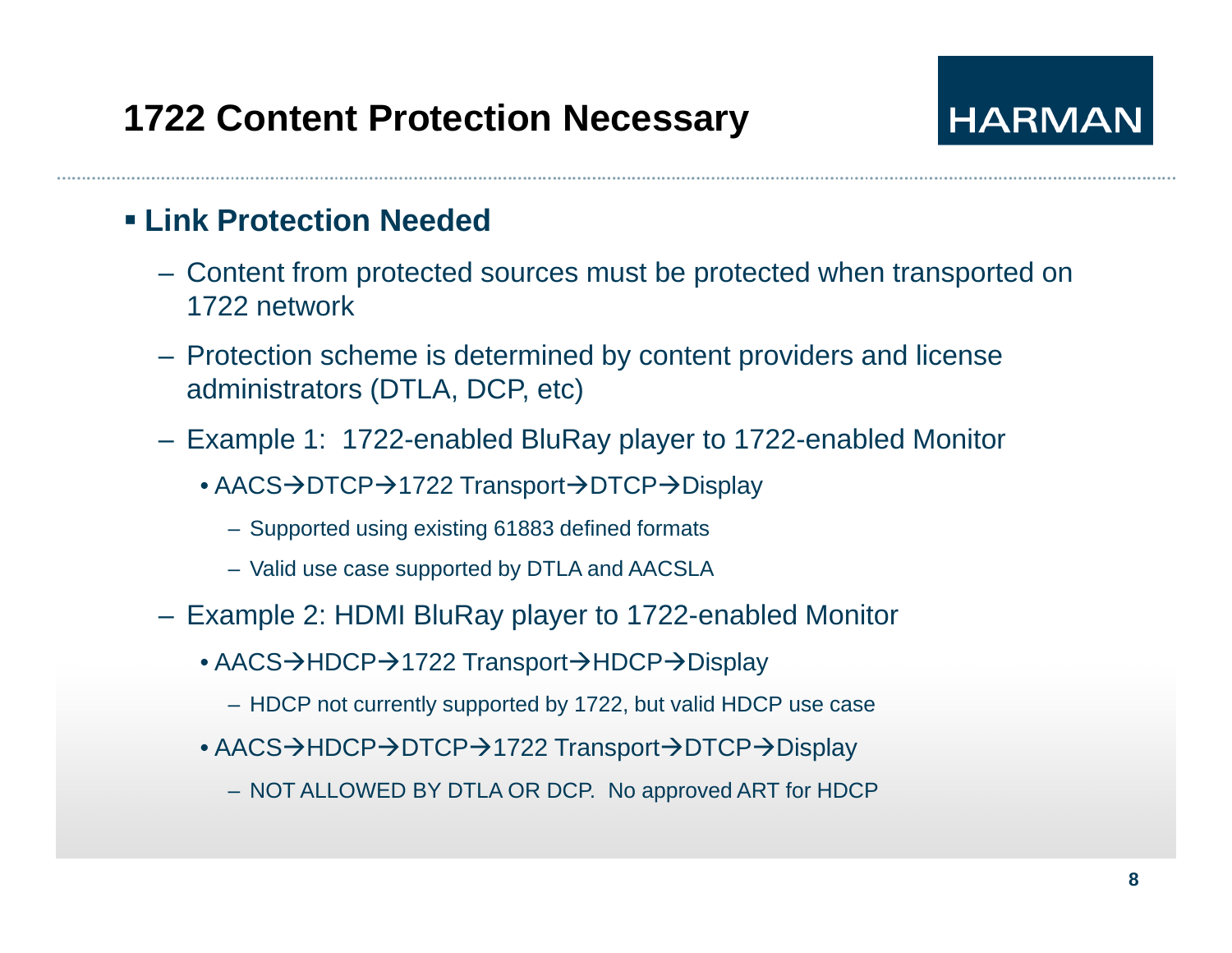## **1722 and DTCP**

## **HARMAN**

#### **Underlying Support**

- DTCP evolved with IEEE-1394 in mind
- 61883 formats are compatible with DTCP
	- SYN bit fields define encryption and copy protection modes

#### **Open Issues**

- Must still implement protocol for authentication and key exchange, system renewability
- DTCP Supplement E Mapping DTCP to IP exists and is valid
- No formal definition of DTCP supplemental mapping for 1722
	- 1722 is network layer 2, IP is network layer 3
	- May still be able to use Supplement E "as is", this is under investigation
- Currently no way in 1722 bit fields to support multiple protection types
	- HDCP and DTCP for example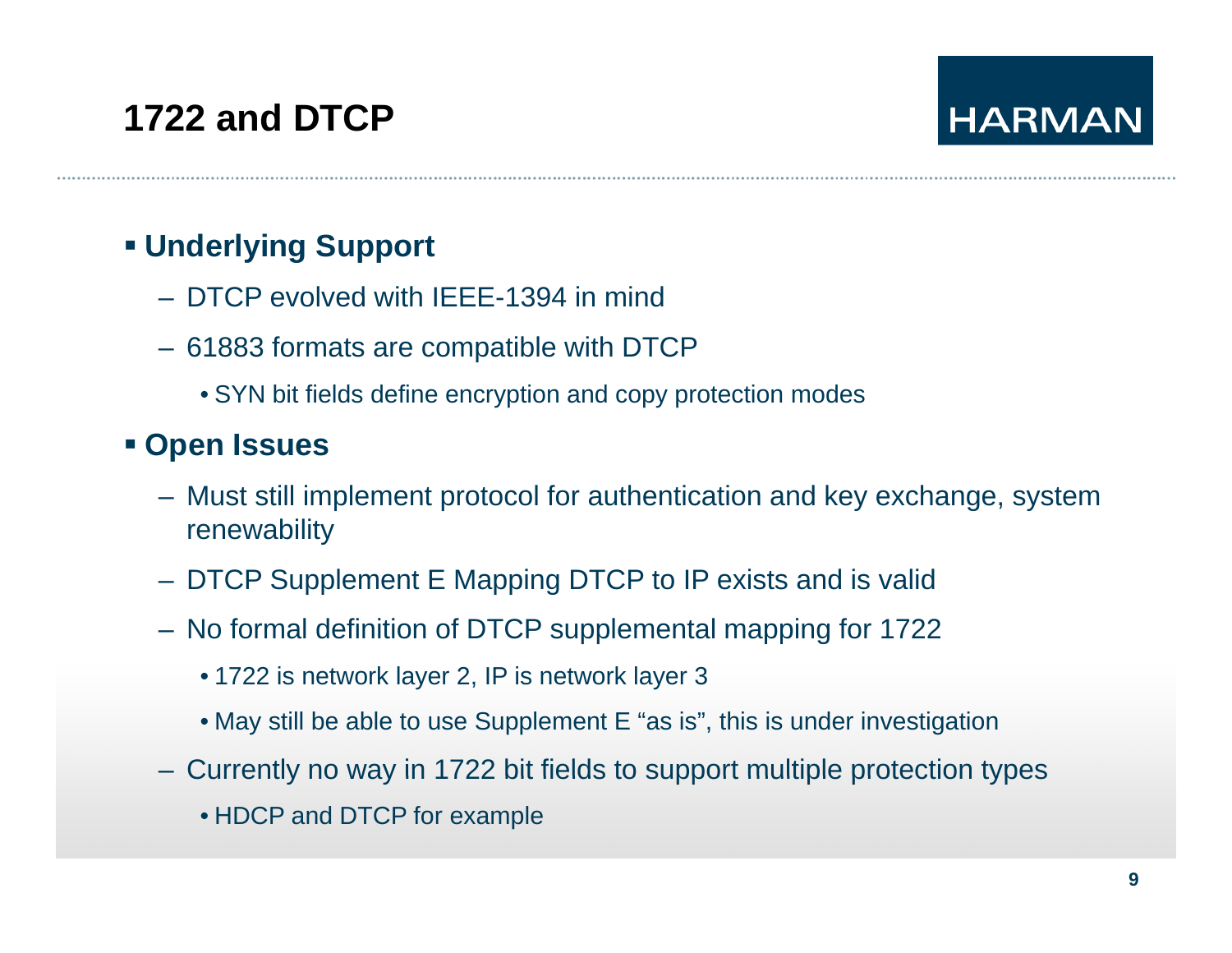## **1722 and HDCP**

#### **Underlying Support**

- HDCP 2.0 IIA (Interface Independent Adaptation)
	- Enables HDCP usage on links other than HDMI, DVI.
- Native support for transport streams such as IEC13818 outside of IEC 61883-4

#### **Open Issues**

- Must implement protocol for authentication and key exchange, system renewability
- Currently no way in 1722 bit fields to support multiple protection types
	- No HDCP ART, must support both DTCP and HDCP
- Could also choose not to support HDCP content on 1722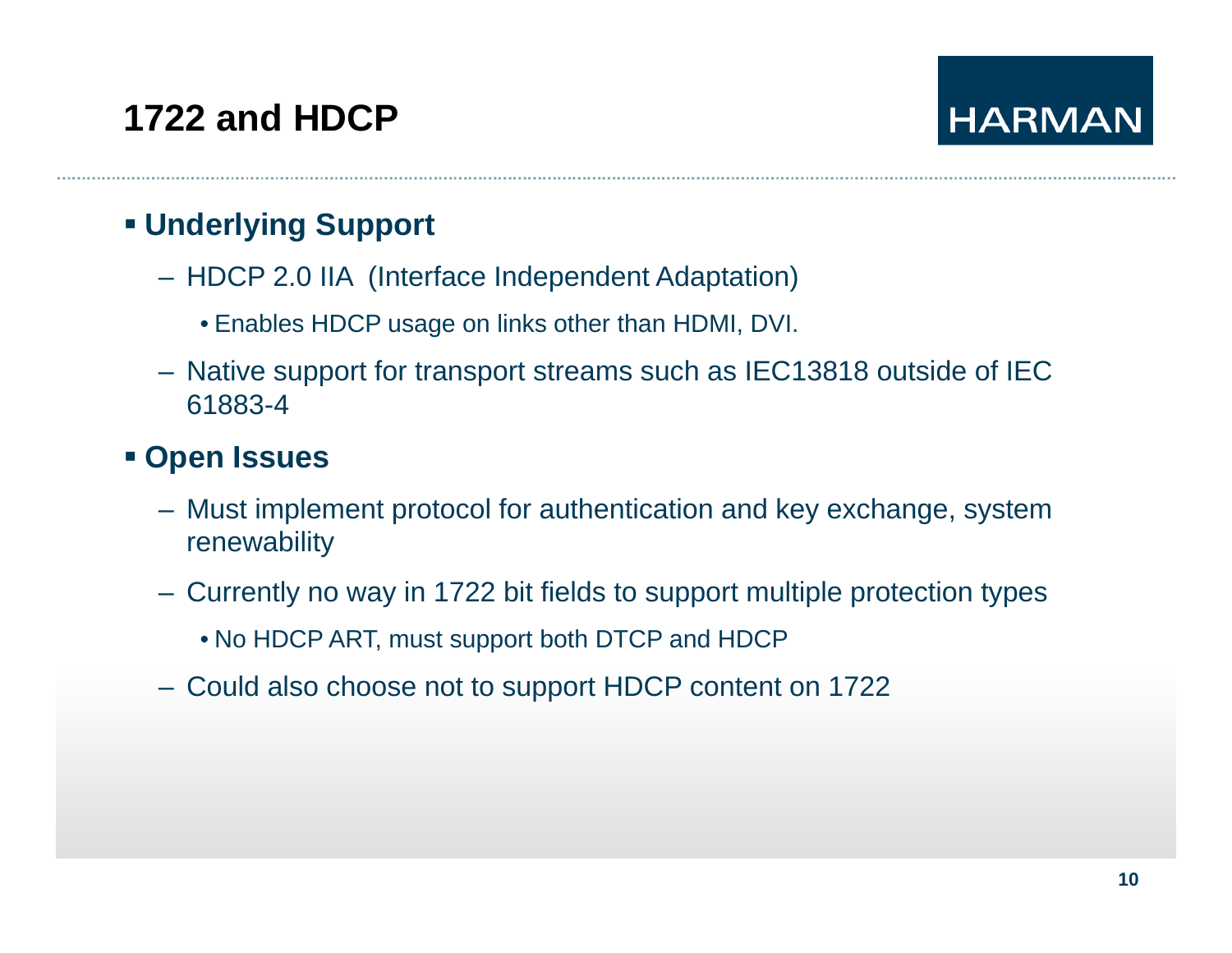## **DTCP versus HDCP (1 of 2)**

## **HARMAN**

#### **Similarities**

- High level authentication and key exchange (AKE)
- System Renewability Messaging (SRM)
- Base encryption cipher: AES-128

#### **Differences**

- Underlying cryptographic functions
	- DTCP: SHA-1, Elliptic-Curve Cryptography (ECC), Diffie-Helman (EC-DH), Digital Signature Algorithm (EC-DSA)
	- HDCP: SHA-256, RSA, RSAASA-PKCS1
- AKE Protocol
	- HDCP requires additional locality check (maximum RTT of 7mS)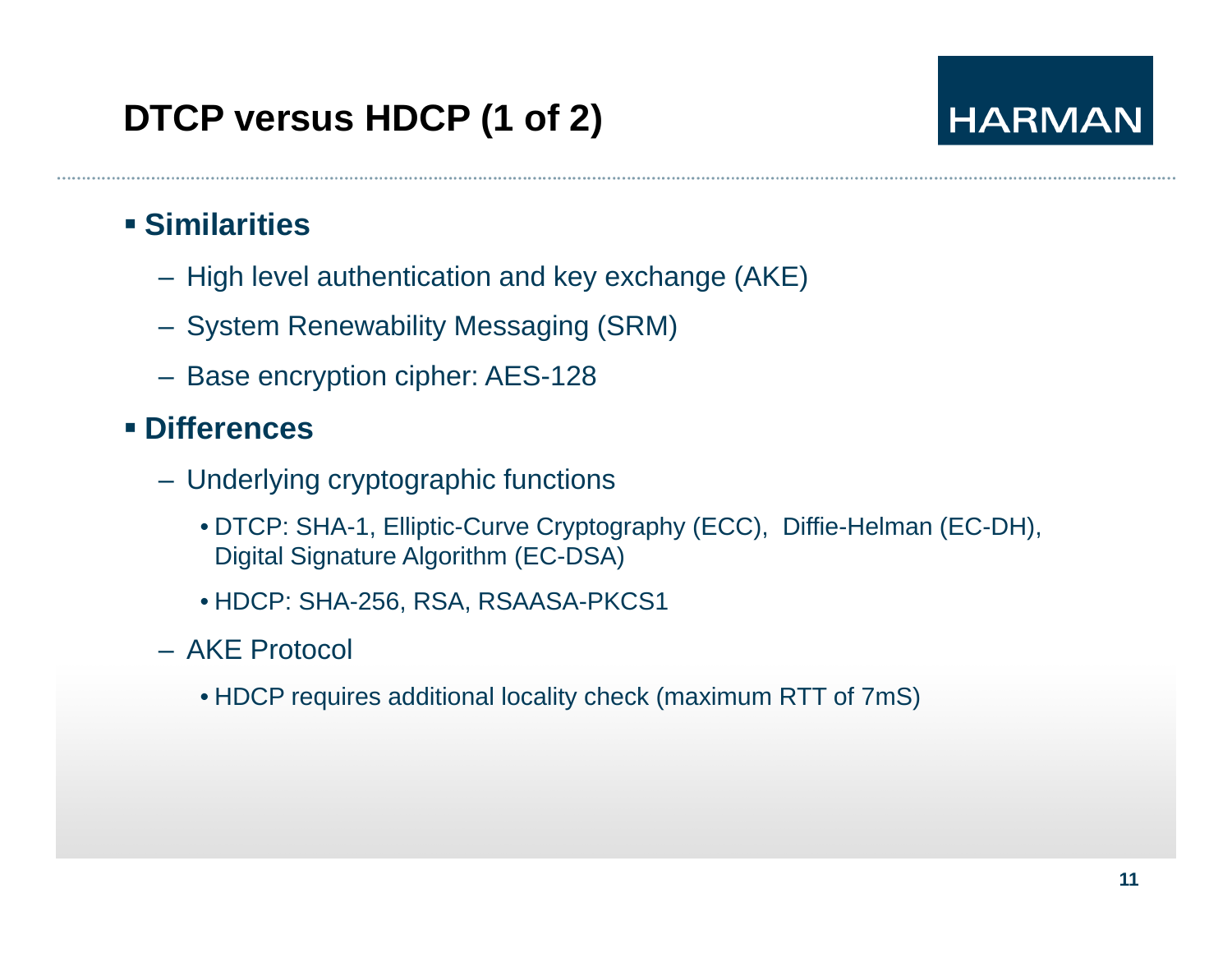## **DTCP versus HDCP (2 of 2)**

## **HARMAN**

#### **Differences (continued)**

- AES-128 cipher operating mode
	- DTCP: Cipher Block Chaining
	- HDCP: Counter (sometimes called Integer Counter)
	- To support both requires a multi-context cryptographic engine capable of both modes. There are commercial devices with supporting software that do this already.
- Stream startu p
	- DTCP allows protected content transmission before AKE
	- HDCP requires AKE first, then content transmission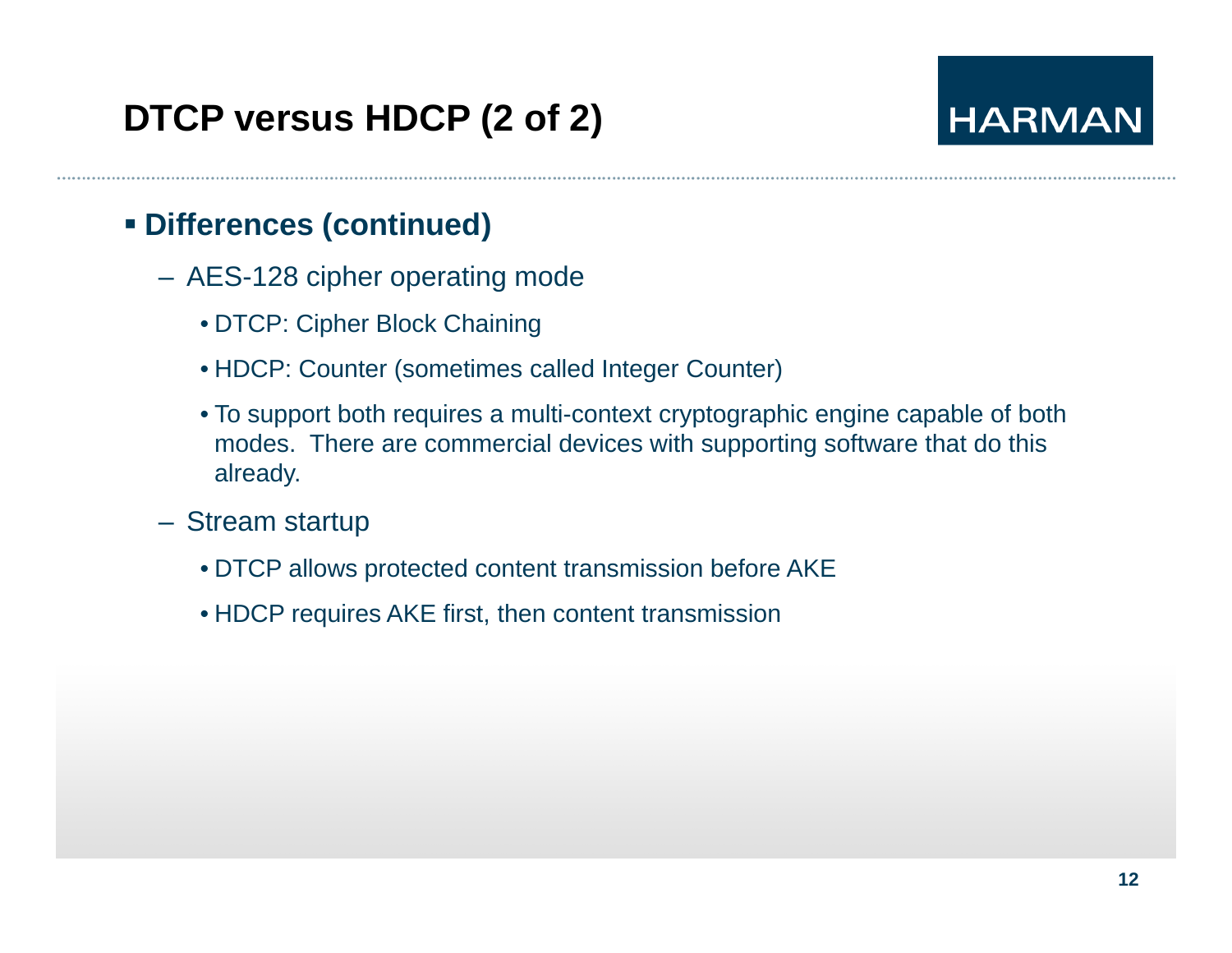#### **DTCP**

- Explore whether or not DTCP-IP can be used "as is "
- Implement as needed, or pursue further definition with DTLA (yuck)
	- Formal statement from 1722 regarding DTCP support?
		- Support is implied via existing SY bits in 61883 formats, and for transport streams.

#### **Should 1722 support multiple content protection schemes?**

- If yes:
	- Identify which to support initially
	- Define additional bit fields, packet formats, etc., as needed for
		- Content protection ID
		- Encryption modes
		- Copy protection modes
		- Future proofing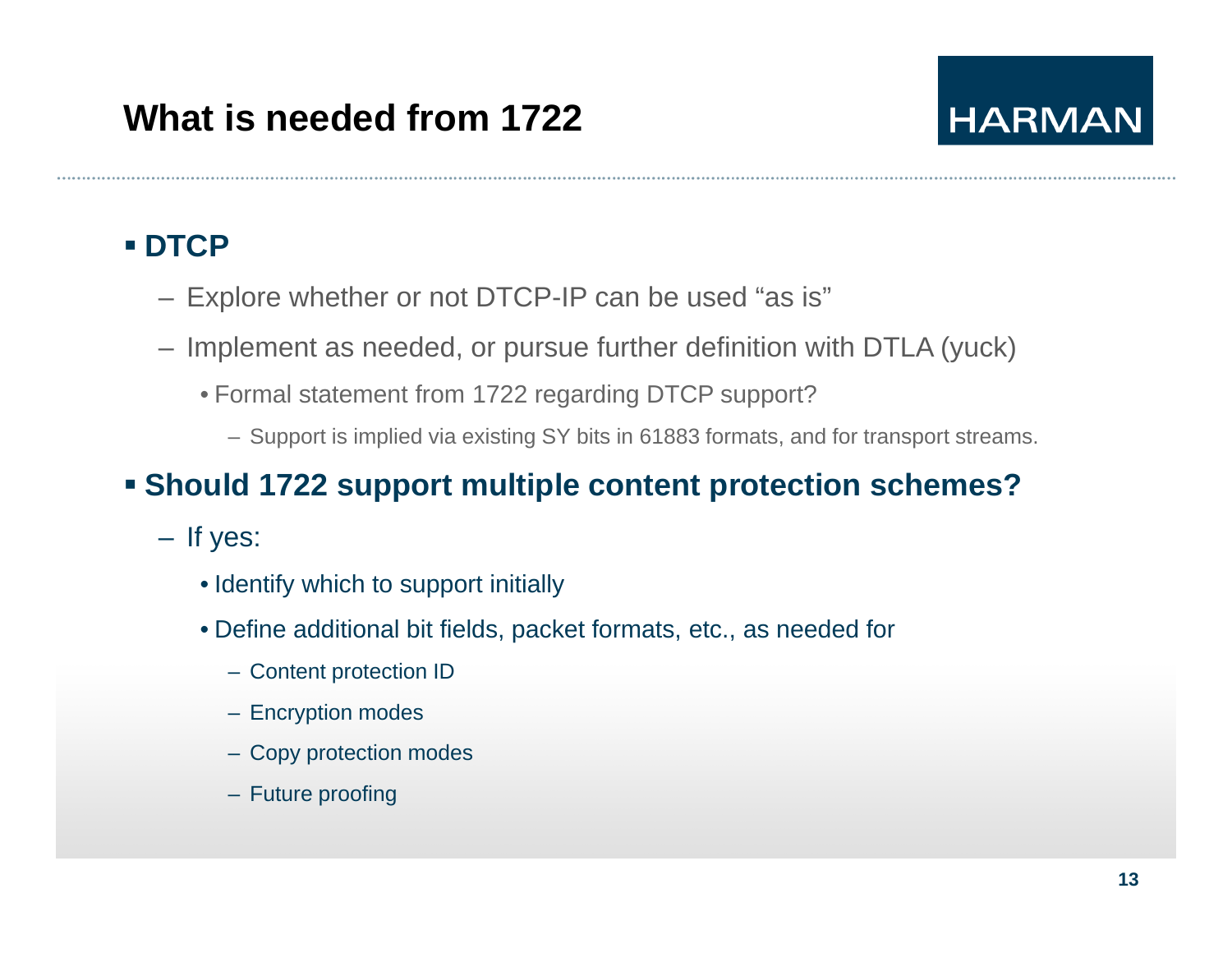## **More Information**

## **HARMAN**

#### **DTLA**

– <u>http://www.dtcp.com/</u>

### **Informational DTCP specifications**

- <u>http://www.dtcp.com/specifications.aspx</u>
- Note: Full specifications only available in hardcopy from the DTLA to DTCP licensees.

## **DCP and HDCP IIA 2 0 Specification 2.0**

- http://www.digital-cp.com/
- Link to specification about halfway down the page.

#### **AACS**

– http://www.aacsla.com/home